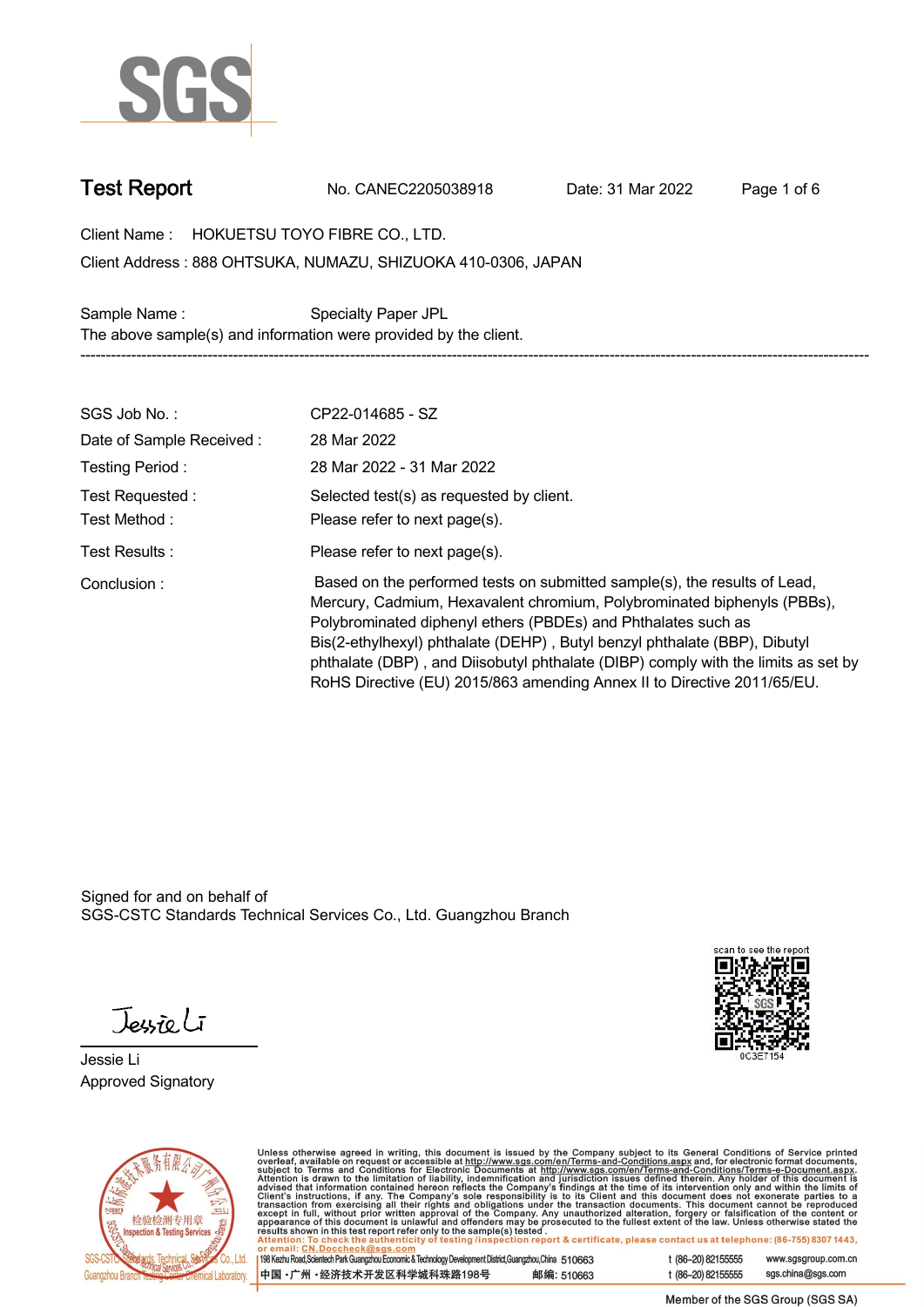

**Test Report. No. CANEC2205038918 . Date: 31 Mar 2022 . Page 2 of 6.**

**Test Results :.**

**Test Part Description : .**

| Specimen No.    | SGS Sample ID    | <b>Description</b> |  |
|-----------------|------------------|--------------------|--|
| SN <sub>1</sub> | CAN22-050389.018 | Brick red paper    |  |

- **Remarks :.(1) 1 mg/kg = 1 ppm = 0.0001% .**
	- **(2) MDL = Method Detection Limit .**
	- **(3) ND = Not Detected ( < MDL ) .**
	- **(4) "-" = Not Regulated .**

## **RoHS Directive (EU) 2015/863 amending Annex II to Directive 2011/65/EU.**

**Test Method :. With reference to IEC 62321-4:2013+A1:2017, IEC 62321-5:2013, IEC 62321-7-2:2017 , IEC 62321-6:2015 and IEC 62321-8:2017, analyzed by ICP-OES , UV-Vis and GC-MS . .**

| Test Item(s)               | Limit                    | <u>Unit</u> | <b>MDL</b>                   | <u>018</u> |
|----------------------------|--------------------------|-------------|------------------------------|------------|
| Cadmium (Cd)               | 100                      | mg/kg       | $\overline{c}$               | <b>ND</b>  |
| Lead (Pb)                  | 1,000                    | mg/kg       | $\overline{2}$               | ND.        |
| Mercury (Hg)               | 1,000                    | mg/kg       | $\overline{2}$               | <b>ND</b>  |
| Hexavalent Chromium (CrVI) | 1,000                    | mg/kg       | 8                            | <b>ND</b>  |
| Sum of PBBs                | 1,000                    | mg/kg       | $\overline{\phantom{a}}$     | <b>ND</b>  |
| Monobromobiphenyl          |                          | mg/kg       | 5                            | <b>ND</b>  |
| Dibromobiphenyl            | $\overline{\phantom{0}}$ | mg/kg       | 5                            | <b>ND</b>  |
| Tribromobiphenyl           |                          | mg/kg       | 5                            | <b>ND</b>  |
| Tetrabromobiphenyl         |                          | mg/kg       | 5                            | <b>ND</b>  |
| Pentabromobiphenyl         | -                        | mg/kg       | 5                            | <b>ND</b>  |
| Hexabromobiphenyl          |                          | mg/kg       | 5                            | <b>ND</b>  |
| Heptabromobiphenyl         |                          | mg/kg       | 5                            | <b>ND</b>  |
| Octabromobiphenyl          | $\overline{\phantom{0}}$ | mg/kg       | 5                            | <b>ND</b>  |
| Nonabromobiphenyl          |                          | mg/kg       | 5                            | <b>ND</b>  |
| Decabromobiphenyl          |                          | mg/kg       | 5                            | <b>ND</b>  |
| Sum of PBDEs               | 1,000                    | mg/kg       | $\qquad \qquad \blacksquare$ | <b>ND</b>  |
| Monobromodiphenyl ether    |                          | mg/kg       | 5                            | <b>ND</b>  |
| Dibromodiphenyl ether      |                          | mg/kg       | 5                            | <b>ND</b>  |
| Tribromodiphenyl ether     | -                        | mg/kg       | 5                            | <b>ND</b>  |
| Tetrabromodiphenyl ether   |                          | mg/kg       | 5                            | <b>ND</b>  |
| Pentabromodiphenyl ether   |                          | mg/kg       | 5                            | <b>ND</b>  |
|                            |                          |             |                              |            |



Unless otherwise agreed in writing, this document is issued by the Company subject to its General Conditions of Service printed overleaf, available on request or accessible at http://www.sgs.com/en/Terms-and-Conditions.as

| or email: CN.Doccheck@sgs.com                                                                                |            |                    |                     |
|--------------------------------------------------------------------------------------------------------------|------------|--------------------|---------------------|
| 198 Kezhu Road, Scientech Park Guangzhou Economic & Technology Development District, Guangzhou, China 510663 |            | t (86-20) 82155555 | www.sgsgroup.com.cl |
| ┃中国 •广州 •经济技术开发区科学城科珠路198号 ↓                                                                                 | 邮编: 510663 | t (86-20) 82155555 | sgs.china@sgs.com   |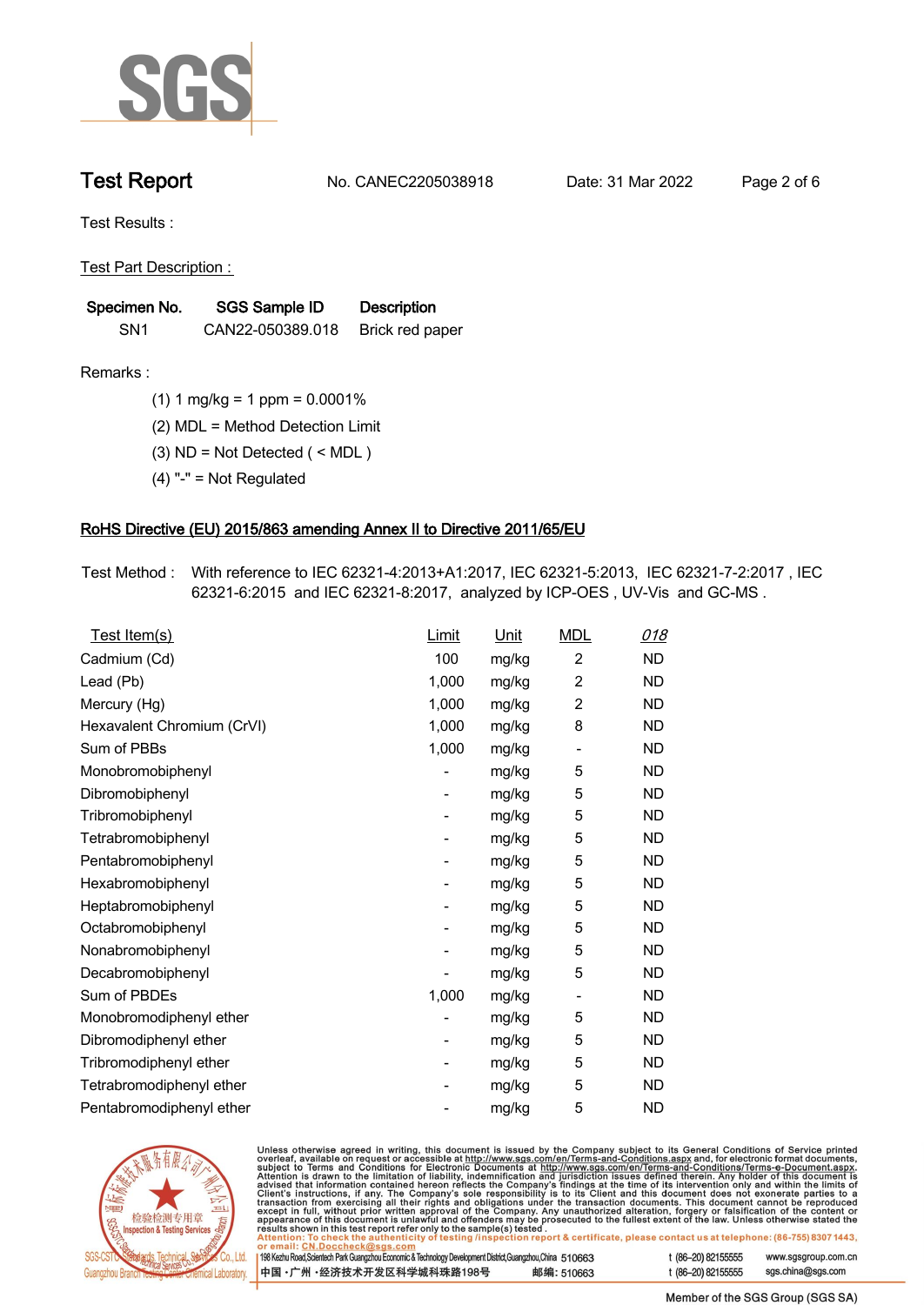

| <b>Test Report</b>                  | No. CANEC2205038918      |       |            | Date: 31 Mar 2022 | Page 3 of 6 |
|-------------------------------------|--------------------------|-------|------------|-------------------|-------------|
| Test Item(s)                        | Limit                    | Unit  | <b>MDL</b> | <u>018</u>        |             |
| Hexabromodiphenyl ether             | Ξ.                       | mg/kg | 5          | <b>ND</b>         |             |
| Heptabromodiphenyl ether            | -                        | mg/kg | 5          | <b>ND</b>         |             |
| Octabromodiphenyl ether             | -                        | mg/kg | 5          | <b>ND</b>         |             |
| Nonabromodiphenyl ether             | $\overline{\phantom{a}}$ | mg/kg | 5          | <b>ND</b>         |             |
| Decabromodiphenyl ether             | ٠                        | mg/kg | 5          | <b>ND</b>         |             |
| Dibutyl phthalate (DBP)             | 1.000                    | mg/kg | 50         | ND                |             |
| Butyl benzyl phthalate (BBP)        | 1.000                    | mg/kg | 50         | ND                |             |
| Bis (2-ethylhexyl) phthalate (DEHP) | 1.000                    | mg/kg | 50         | <b>ND</b>         |             |
| Diisobutyl Phthalates (DIBP)        | 1.000                    | mg/kg | 50         | <b>ND</b>         |             |

### **Notes :.**

**(1) The maximum permissible limit is quoted from RoHS Directive (EU) 2015/863.**

**(2) IEC 62321 series is equivalent to EN 62321 series**

**https://www.cenelec.eu/dyn/www/f?p=104:30:1742232870351101::::FSP\_ORG\_ID,FSP\_LANG\_ID:12586 37,25**

**(3) The restriction of DEHP, BBP, DBP and DIBP shall apply to medical devices, including in vitro medical devices, and monitoring and control instruments, including industrial monitoring and control instruments, from 22 July 2021..**



Unless otherwise agreed in writing, this document is issued by the Company subject to its General Conditions of Service printed<br>overleaf, available on request or accessible at http://www.sgs.com/en/Terms-and-Conditions.as

| 198 Kezhu Road,Scientech Park Guangzhou Economic & Technology Development District,Guangzhou,China 510663 |            |  |
|-----------------------------------------------------------------------------------------------------------|------------|--|
| 中国 •广州 •经济技术开发区科学城科珠路198号                                                                                 | 邮编: 510663 |  |

www.sgsgroup.com.cn

t (86-20) 82155555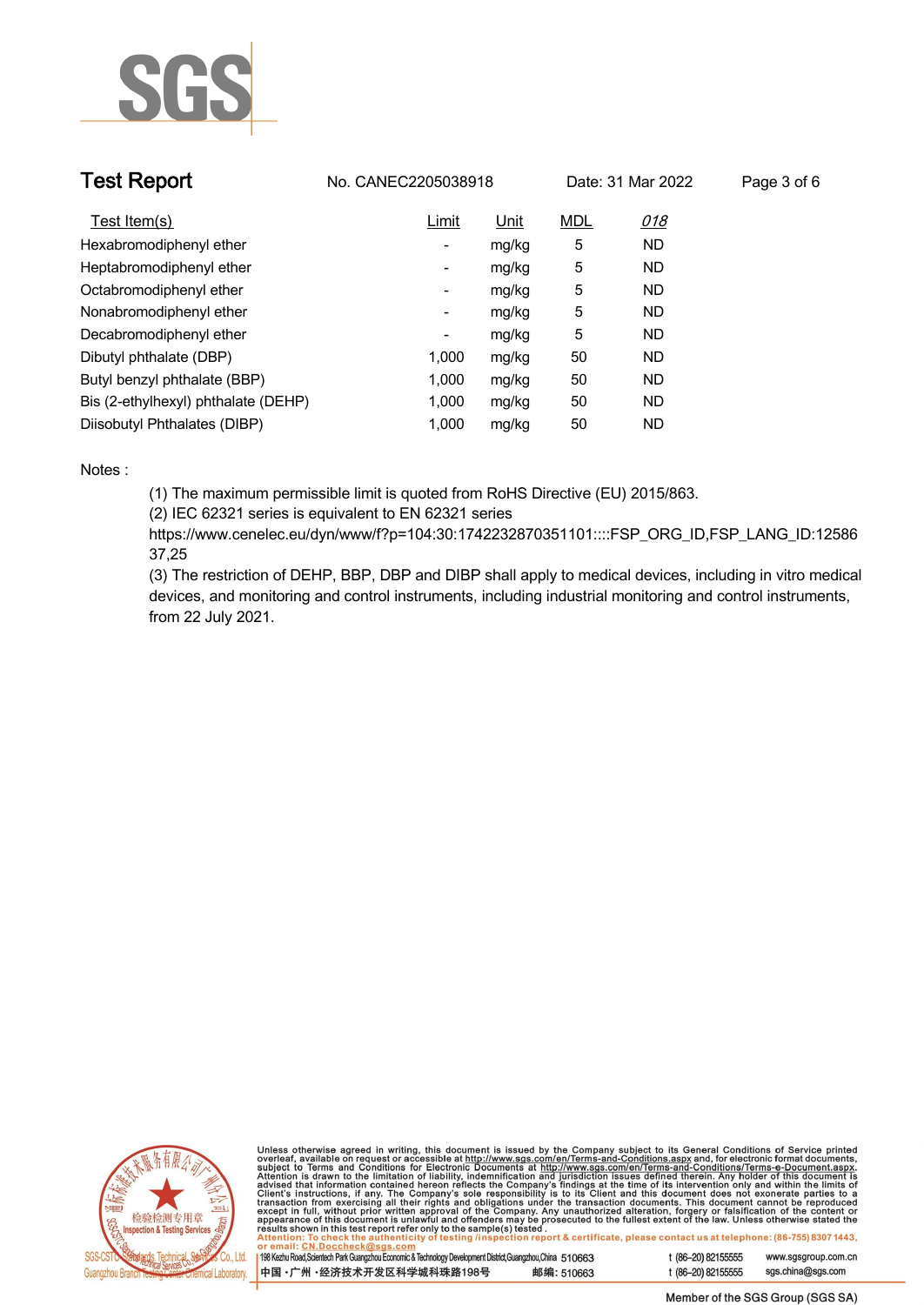

**Test Report. No. CANEC2205038918 . Date: 31 Mar 2022 . Page 4 of 6.**

## **ATTACHMENTS Pb/Cd/Hg/Cr6+/PBBs/PBDEs Testing Flow Chart**

**1) These samples were dissolved totally by pre -conditioning method according to below flow chart. (Cr6+ and PBBs/PBDEs test method excluded ).**





Unless otherwise agreed in writing, this document is issued by the Company subject to its General Conditions of Service printed<br>overleaf, available on request or accessible at http://www.sgs.com/en/Terms-and-Conditions.as

| 198 Kezhu Road,Scientech Park Guangzhou Economic & Technology Development District,Guangzhou,China   51 O663 |            |
|--------------------------------------------------------------------------------------------------------------|------------|
| 中国 •广州 •经济技术开发区科学城科珠路198号                                                                                    | 邮编: 510663 |

t (86-20) 82155555 sas.china@sas.com

www.sgsgroup.com.cn

t (86-20) 82155555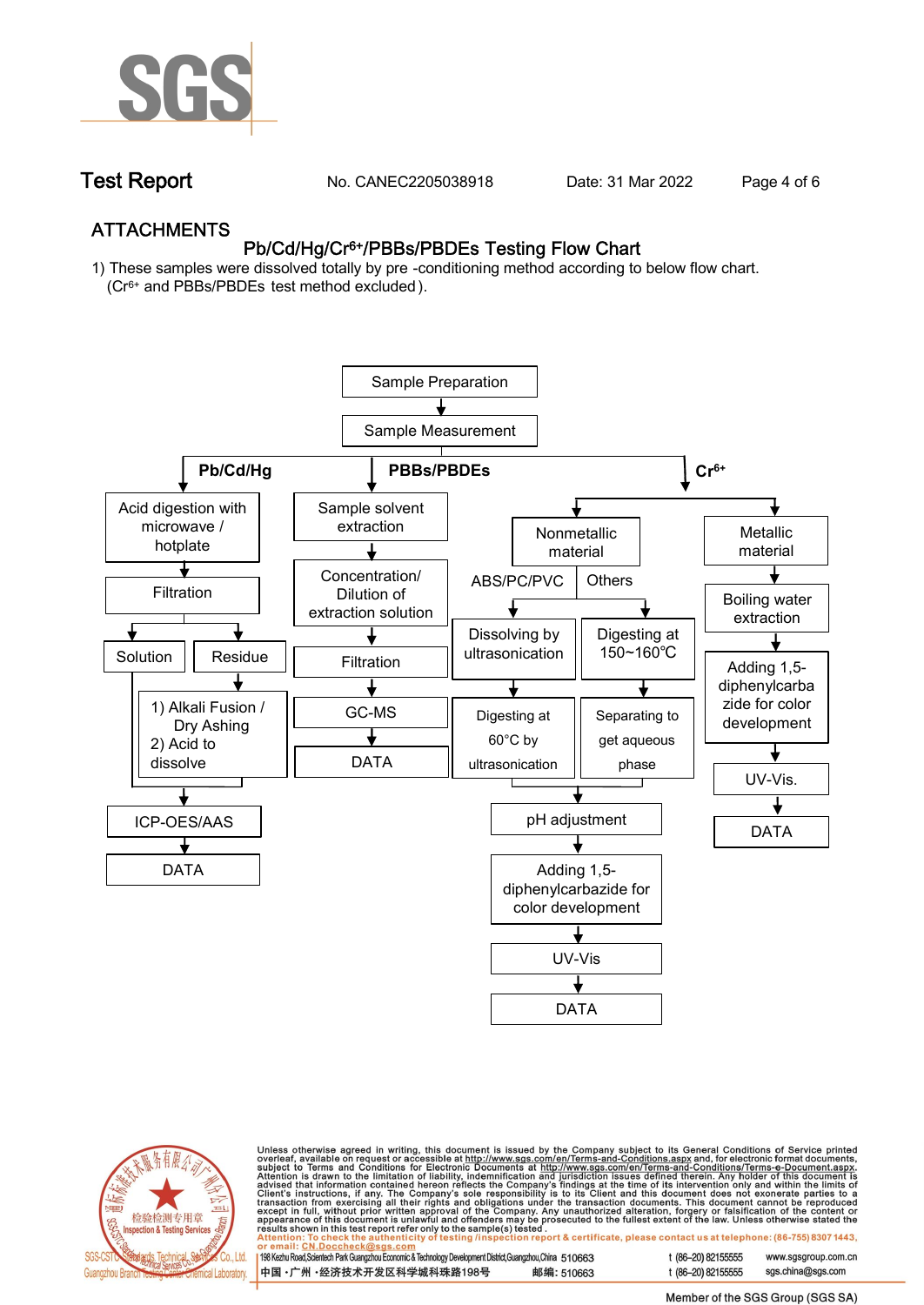

**Test Report. No. CANEC2205038918 . Date: 31 Mar 2022 . Page 5 of 6.**

# **ATTACHMENTS Phthalates Testing Flow Chart**





Unless otherwise agreed in writing, this document is issued by the Company subject to its General Conditions of Service printed overleaf, available on request or accessible at http://www.sgs.com/en/Terms-and-Conditions.as

| or email: CN.Doccheck@sus.com                                                                             |            |  |
|-----------------------------------------------------------------------------------------------------------|------------|--|
| 198 Kezhu Road,Scientech Park Guangzhou Economic & Technology Development District,Guangzhou,China 510663 |            |  |
|                                                                                                           |            |  |
|                                                                                                           |            |  |
| 中国 •广州 •经济技术开发区科学城科珠路198号                                                                                 | 邮编: 510663 |  |
|                                                                                                           |            |  |

t (86-20) 82155555 www.sgsgroup.com.cn t (86-20) 82155555 sgs.china@sgs.com